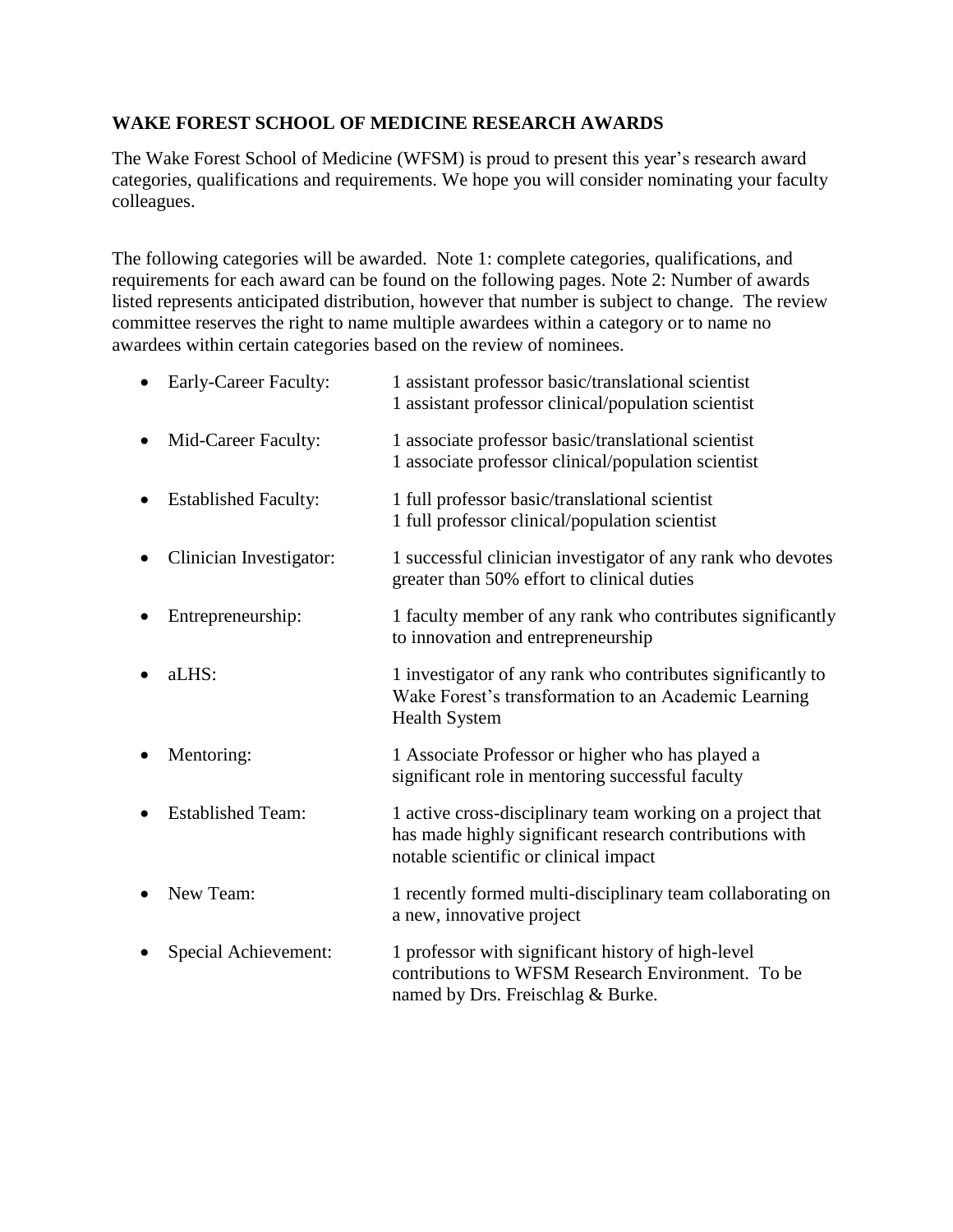# **EARLY-CAREER INVESTIGATOR**

There will be one prize for investigators focused on basic/translational science and one for those focused on clinical/population science. The prizes for Early-Career Investigators are limited to WFSM faculty members at the assistant professor level who have been on faculty for at least three years. The award consists of a framed certificate and monetary gift.

Criteria include:

- A significant contribution to the field
- Originality and independence of thought
- Outside recognition
- Collaboration
- Potential for an outstanding scientific career

Ideally, the candidate will have made at least one independent contribution meeting the above criteria. In recognition of the collaborative nature of research during the early phases of most careers, an acceptable candidate must have, at the very least, been a major force behind the contribution being cited.

Nomination Requirements:

- 1 Nominating Letter (from faculty member at or above rank of individual nominated)
- $\bullet$  CV
- Biosketch

## **MID-CAREER INVESTIGATOR**

There will be one prize for investigators focused on basic/translational science and one for those focused on clinical/population science. The prizes for Mid-Career Investigators are limited to WFSM faculty members at the associate professor level who have been on faculty for at least three years. The award consists of a framed certificate and monetary gift.

Criteria include:

- Significance of contribution(s) to the field
- Originality of the work
- Value of the work in shaping and furthering the field
- Productivity and Collaboration
- National and/or international recognition
- Contributions to the research environment of WFSM
- Contributions as mentor and colleague

We anticipate that successful candidates for this award may not have attained the level of leadership, collaboration, and mentoring observed in the Established Investigators.

Nomination Requirements:

- 1 Nominating Letter (from faculty member at or above rank of individual nominated)
- $\bullet$  CV
- Biosketch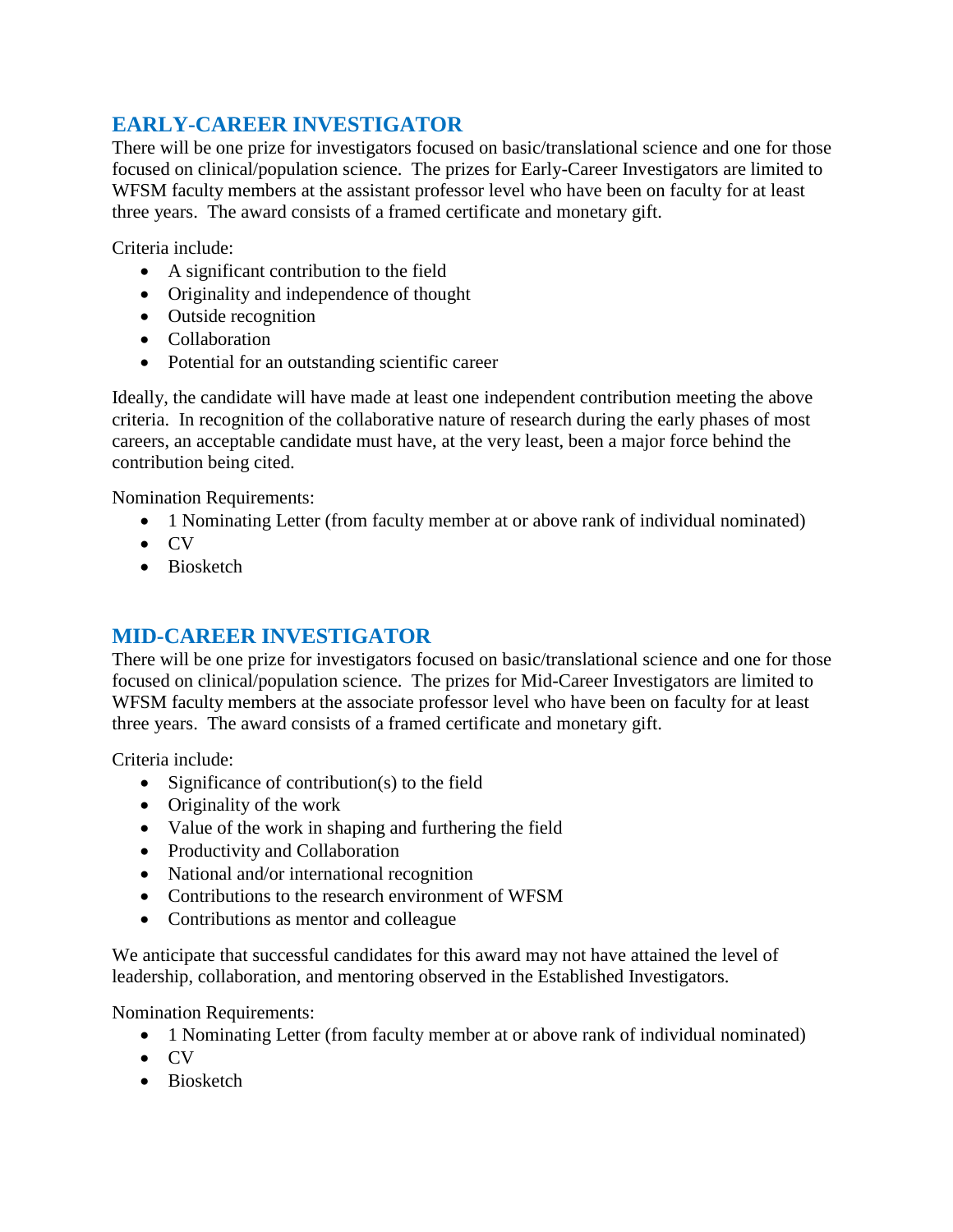# **ESTABLISHED INVESTIGATOR**

There will be one prize for investigators focused on basic/translational science and one for those focused on clinical/population science. The prizes for Established Investigators are limited to WFSM faculty members at the full professor level who have been on faculty for at least three years. The award consists of a framed certificate and monetary gift.

Criteria include:

- Significance of contribution(s) to the field
- Originality of the work
- Value of the work in shaping and furthering the field
- Productivity  $&$  collaboration
- National and international recognition
- Contributions to the research environment of WFSM
- Contributions as a mentor and colleague

Established Investigator nominees are expected to have made major contributions to their field and have established an important research program at WFSM. I addition, to qualify for this award, nominee must have contributed significantly to the research environment through mentoring, scientific leadership, collaboration, and service to school and scientific community.

Nomination Requirements:

- 1 Nominating Letter (from faculty member at or above rank of individual nominated)
- $\bullet$  CV
- Biosketch

# **CLINICIAN INVESTIGATOR**

The prize for clinician investigator is intended to recognize the research accomplishments of faculty members whose primary responsibilities are clinical. Eligible faculty must have been on faculty for a minimum of three years and have more than 50% effort devoted to clinical duties. Faculty of all ranks and degrees are eligible (e.g. MD, PhD, ScD, DVM, DDS, PA or equivalent doctoral-level terminal degree). The award consists of a framed certificate and monetary gift.

Criteria include:

- A significant contribution to the field
- Originality and independence of thought
- Outside recognition
- Collaboration

Ideally, the candidate will have made at least one independent contribution which meets the above criteria.

Nomination Requirements:

- 1 Nominating Letter (from faculty member at or above rank of individual nominated)
- $\bullet$  CV
- Biosketch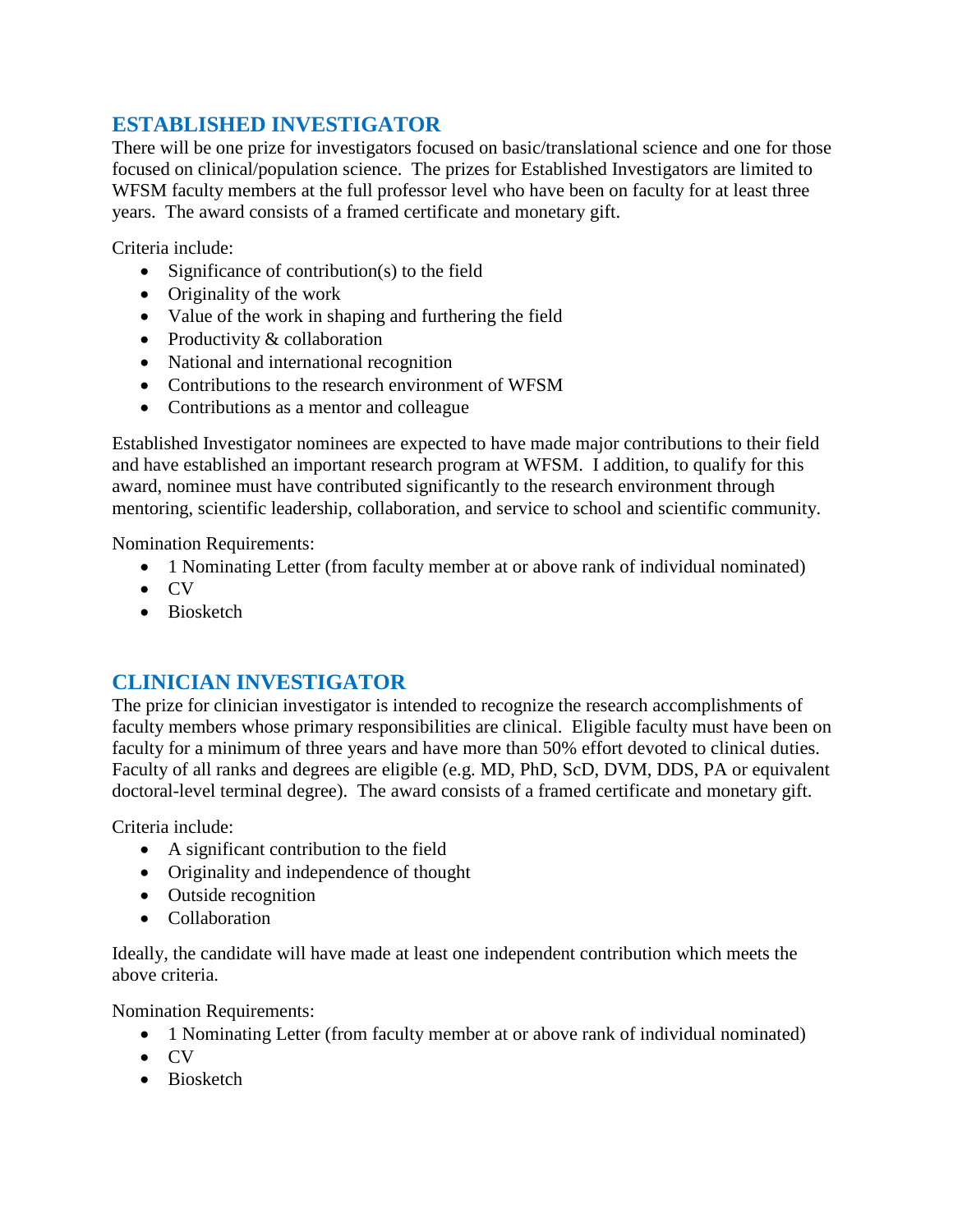## **ENTREPRENEURSHIP**

There will be one prize to recognize the research accomplishments of a faculty member who contributes significantly to innovation and entrepreneurship at WFSM. Faculty of all ranks, who have been on faculty at WFSM for a minimum of three years are eligible for nomination. The award consists of a framed certificate and monetary gift.

Criteria include:

- Recognition as an outstanding innovator
- Leadership role in either an entrepreneurial or research-focused effort to translate scholarly and creative academic work through interaction with industry or other elements of the private sector.
- History of spearheading collaborative research or scholarly efforts with private organizations that have led to an economic or health related innovation

Nomination Requirements:

- 1 Nominating Letter (from faculty member at or above rank of individual nominated)
- $\bullet$  CV
- Biosketch

## **ACADEMIC LEARNING HEALTH SYSTEM (aLHS)**

There will be one prize to recognize an investigator contributing to the aLHS and actively impacting health through one or more of the following: 1) Biomedical Informatics; 2) Improvement or Implementation Science; 3) System Science and Organizational Change Management; 4) Stakeholder Engagement, leadership, and Research Management; 5) Ethics of Health System Research; and/or 6) Health Systems Research Methods. Faculty of all ranks, who have been on faculty at WFSM for a minimum of three years are eligible for nomination. The award consists of a framed certificate and monetary gift.

Criteria include:

- Impact on the health system or provision of care
- Originality of the work
- Value of the work in shaping and furthering the field or changing the way care is delivered
- Contributions to transforming our health system into an aLHS

Nomination Requirements:

- 1 Nominating Letter (from faculty member at or above rank of individual nominated)
- $\bullet$  CV
- Biosketch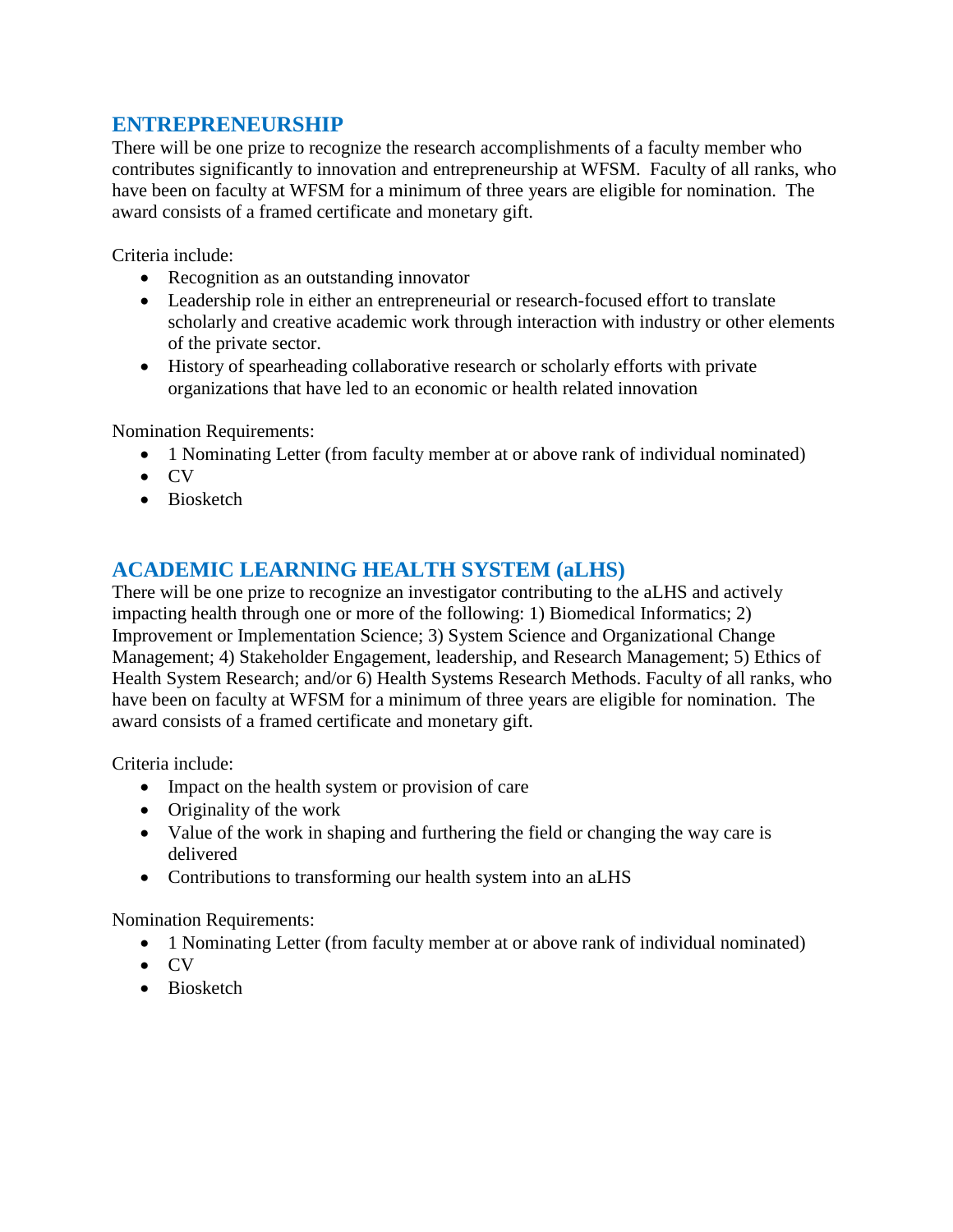### **MENTORING**

One prize will be awarded to an individual who has played a significant role in mentoring faculty in their trajectory in becoming highly successful researchers in the biomedical sciences. Eligible faculty must have obtained the rank of associate professor or higher and must have been a member of WFSM faculty for at least five years. The award consists of a framed certificate and monetary gift.

Attributes/Components of a Successful Mentor:

- Introduces mentee to professional contacts and networks
- Takes personal interest in the mentee
- Provides coaching, supervision, and consulting
- Models or discusses issues of professional and personal balance
- Provides encouragement and advice to mentees seeking leadership positions
- Collaborates with other faculty on scientific projects and grant submissions

#### Nomination Requirements:

- 1 Nominating Letter (from faculty member at or above rank of individual nominated)
- $\bullet$  CV
- Biosketch
- 2 Testimonials from Mentees
- List of Mentees with Current Positions

## **ESTABLISHED TEAM**

The Established Team Science Award will be given to one well-formed, established, active team of researchers working across disciplines on a project that has made highly significant research contributions with notable scientific or clinical impact. The award consists of framed certificates for each team member (faculty and staff).

Criteria include:

- Team must be comprised of at least 3 current WFSM faculty/staff
- Team must demonstrate exemplary research achievement
- Team must include investigators working across disciplines and/or departments
- Team must demonstrate remarkable scientific product with high impact

Nomination Requirements:

• 1 Nominating Letter that should include a description of the team's significant findings, including contributions of each member to the team's effort, the contributions to scientific research, and the impact to their field and to the larger scientific community.